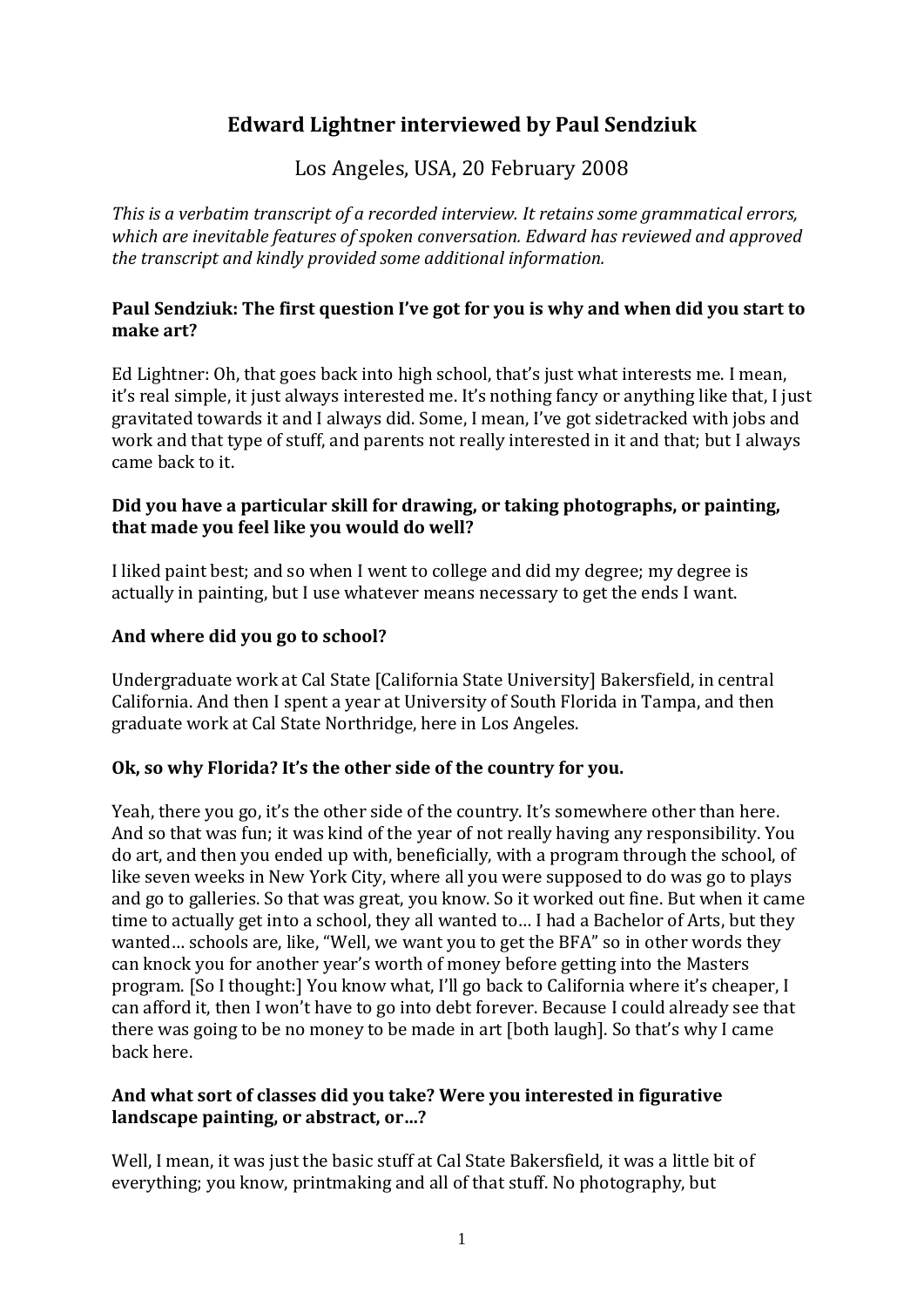printmaking, drawing, painting and the whole stuff. And then in Florida it was almost a kind of almost like a self-guided program. So I wasn't really in any program, so it was kind of self-guided, in a way. There was an advisor, and then in Cal State Northridge it was… the concentration was in painting, but one of the advisors on my committee was a sculptor, so I kind of bounced back and forth. So some of the work tends to be sculptural, also.

## **Can you think of a particular teacher that was influential for the style that you've adopted?**

Oh, well, George Ketterl from Cal State Bakersfield. He came out of a very conceptual based style of work, where it; whatever it was, you did it the best you could; you know, you always pushed the edge, but you didn't really care what you were doing. You didn't have to be a painter, or a photographer or whatever; you just used it all as a means to an end. And so that's what really [inspired me]. And he used a lot of language, actually, too. So that attracted…

## **So, text in the work?**

Yeah, I mean, I use it differently than he did. And I've picked up other things from some other instructors, too, but he was the biggest influence. I think he still teaches there, as a matter of fact. He lives over in Venice Beach. So he's kind of an L.A. local. [*Postscript*: George Katterl passed away in late 2010.]

#### **We were at Venice Beach the other day; it's a pretty interesting place.**

Yeah, he's down there; he's a buddy of Ed Moses and some of the old-school L.A. crowd; artists and stuff.

## **And what tends to inspire you and motivate you to make art? Do you get a lot of inspiration from reading material, or current affairs, or personal journeys?**

A lot from current affairs. I mean, current affairs for some of the subject matter, and for the looks of pieces, just stuff that I would like to see. I mean, more and more of the work, I've tried to make it pretty, if you will, but almost sickeningly pretty; over-the-top sweet pretty – saccharine. But still with a lot of social commentary, political commentary; a lot of it from the AIDS type of situation. It's kind of evolved from that directly, but that infused a lot of the subject matter early on.

## **So when did you first start making work that referenced the epidemic?**

Early '90s.

## **Early 90s.**

Yeah. And it's after my own diagnosis, so it was pretty direct and blunt and a lot of photography; just really direct stuff. And then it's…

#### **What do you mean by direct?**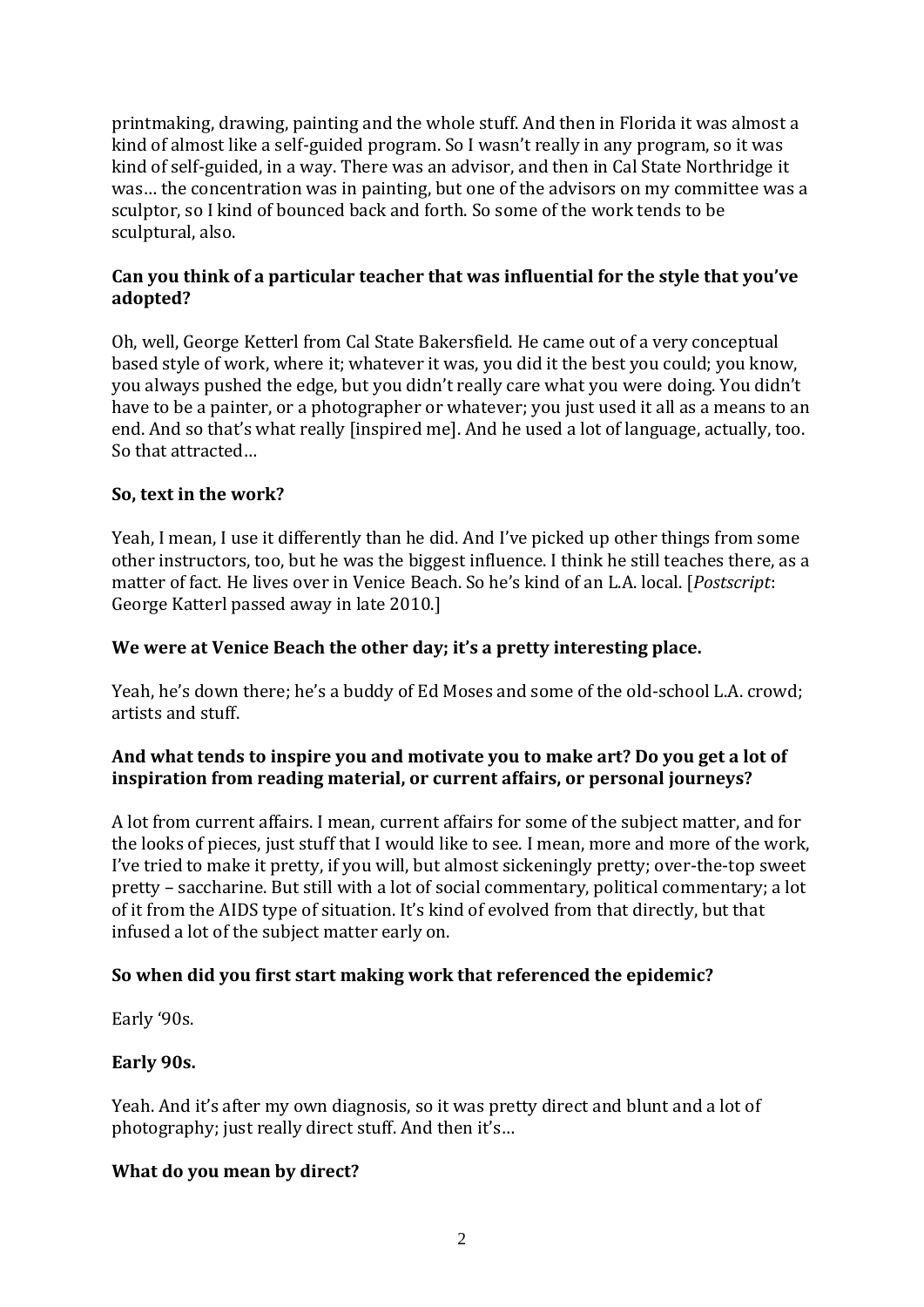Well, it just referenced a lot of death imagery. I have some pieces with actual medication in it, and stuff like that; but that was even before I was on medication. So it is just kind of to the point.

[The interview is interrupted momentarily.]

#### **We were just talking about when you started to make works that spoke about the epidemic, and you said that that started once you were diagnosed as HIV-positive yourself. What year was that?**

About 1990.

## **The real peak in AIDS deaths in the United States is around '91, '92, so when you're starting to make that work I suppose it is a tough time.**

Well, I don't know, I guess it was. Yeah, I just thought of it in my own terms. 'Cause I didn't know anybody, artists or other people, that were dying of it at that moment. [Brief interruption while Ed's cat is removed.] And it's just trying to deal with it on my level, basically; I don't even remember exactly what I was making at the time, but, you know, obviously I was upset and whatever. It took a while for things to filter into the work. I then started using a lot of explicit sexual imagery, taken from porn magazines and stuff. Re-photographed, appropriated; things like that. Being as that's how I became [HIV] positive. So it kind of became a, you know, two sides of the same coin [i.e. pleasure/creation and pain/death], you know, that kind of thing. [And I thought:] If I'm going to be over the top, over the top… so it was really graphic stuff. And I used that for a number of years until basically I just got bored with it.

#### **As one does with porn!**

Well. I just got bored with using the imagery. I still use it occasionally, but only sporadically now and then. [I visited] New York one time with some work, showing it to galleries. I showed it to one gallery and their response was, "Well that's fine, but there's a lot of people doing that, so what?" You know, and they were very cold and callous, and that's like, ok, well, ok, so all right; so maybe it should be about something more than just that. So I had to think more, and work through some other things.

**Did you receive any feedback or even criticism by, say, AIDS activists, who felt that equating sex with death, or sex with AIDS, was a negative way to view things, and that we should be celebrating sexuality more?**

No, never heard from any activists, period.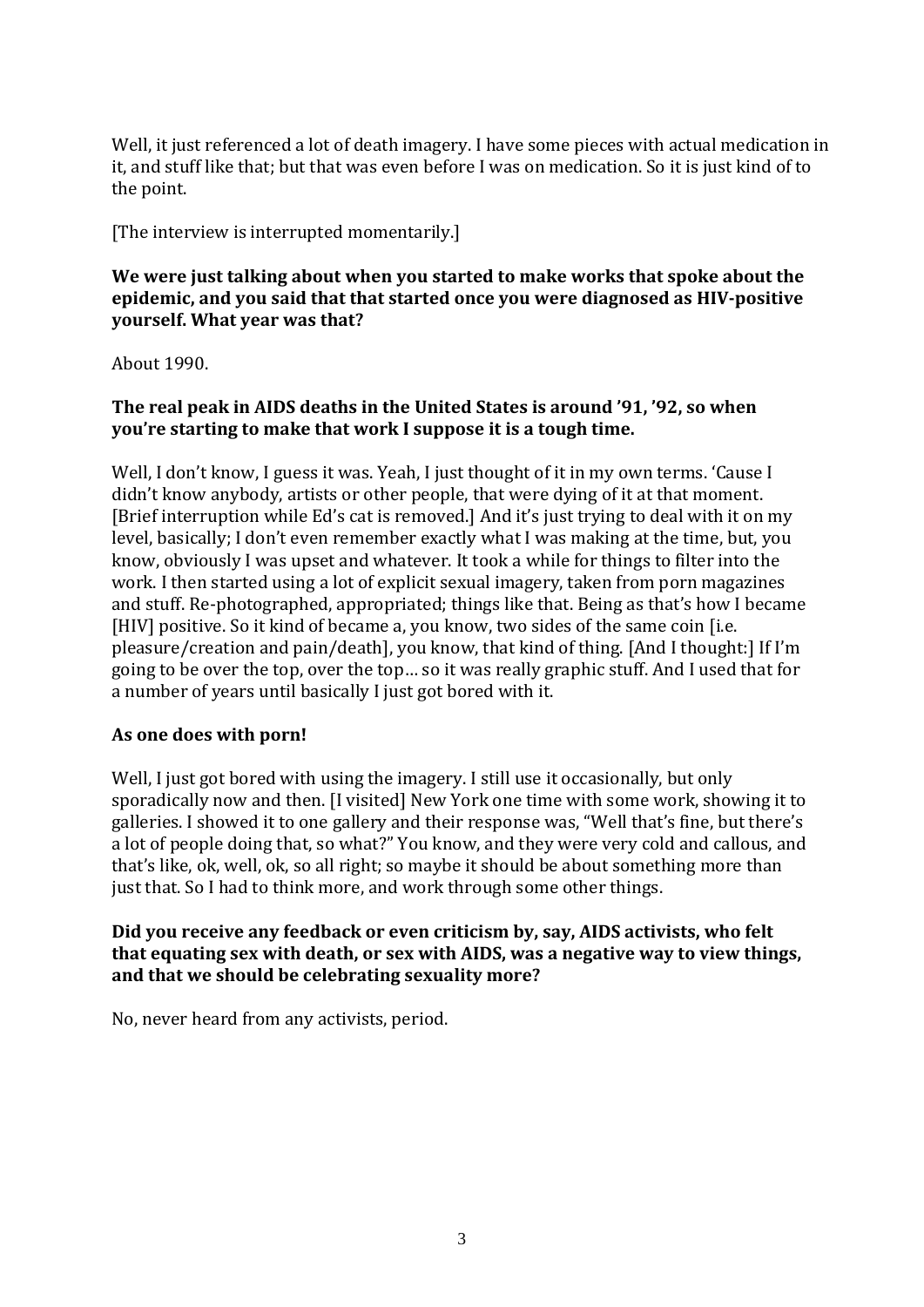

Edward Lightner, 'see only what you want to see' and 'digging fresh graves', acrylic and lettering on foam board, both 24" x 24", 2003.

#### **So were you then feeling particularly despairing about sex, because of the way you became infected?**

No, it was just sort of a matter of fact; it's almost like a third person viewing the situation. You know, a lot of the work appears that way, I think; just step back. It's almost like it's happening around you, in front of you, but you're not really involved; that kind of thing. And then a lot of the direct references to the AIDS stuff started phasing out a number of years ago when finally the doctors said, well, you've got to start thinking about long-term things. The medications, and so… But it's always kind of there in the work. A lot of the stuff is life, death; the same kind of things. The nuclear explosions pieces are 'death' but a different kind of creation; you know, a different kind of plague, if you will. So it's not nearly as directly referenced any more, but that's just because once again, after a while I just became… I'm just kind of, "Ok, I'm tired of that." The same imagery all the time; it's changed where there's very less influence or less associations to the actual AIDS epidemic, but not because any activists said anything or anything like that.

## **Can you think of any of the work that other people were doing in, say, the 1990s, when you first got infected or first were diagnosed; any other work which had an influence on you, affected the way you thought about your own life, your own body, your experience of living with AIDS?**

Well, I mean, Wojnarowicz and Mapplethorpe come to mind; directly, I mean, they obviously died from it. And some of their work was angry, and some of it was matter of fact, almost third person looking at it as in Mapplethorpe's case. It's almost like he's standing back from his own body, looking at what's going on, a lot of it. And some of it… I mean, not that I went and studied any of that work or anything like that, but I was aware of it, you know, that type of stuff.

#### **Anyone else, in the visual arts?**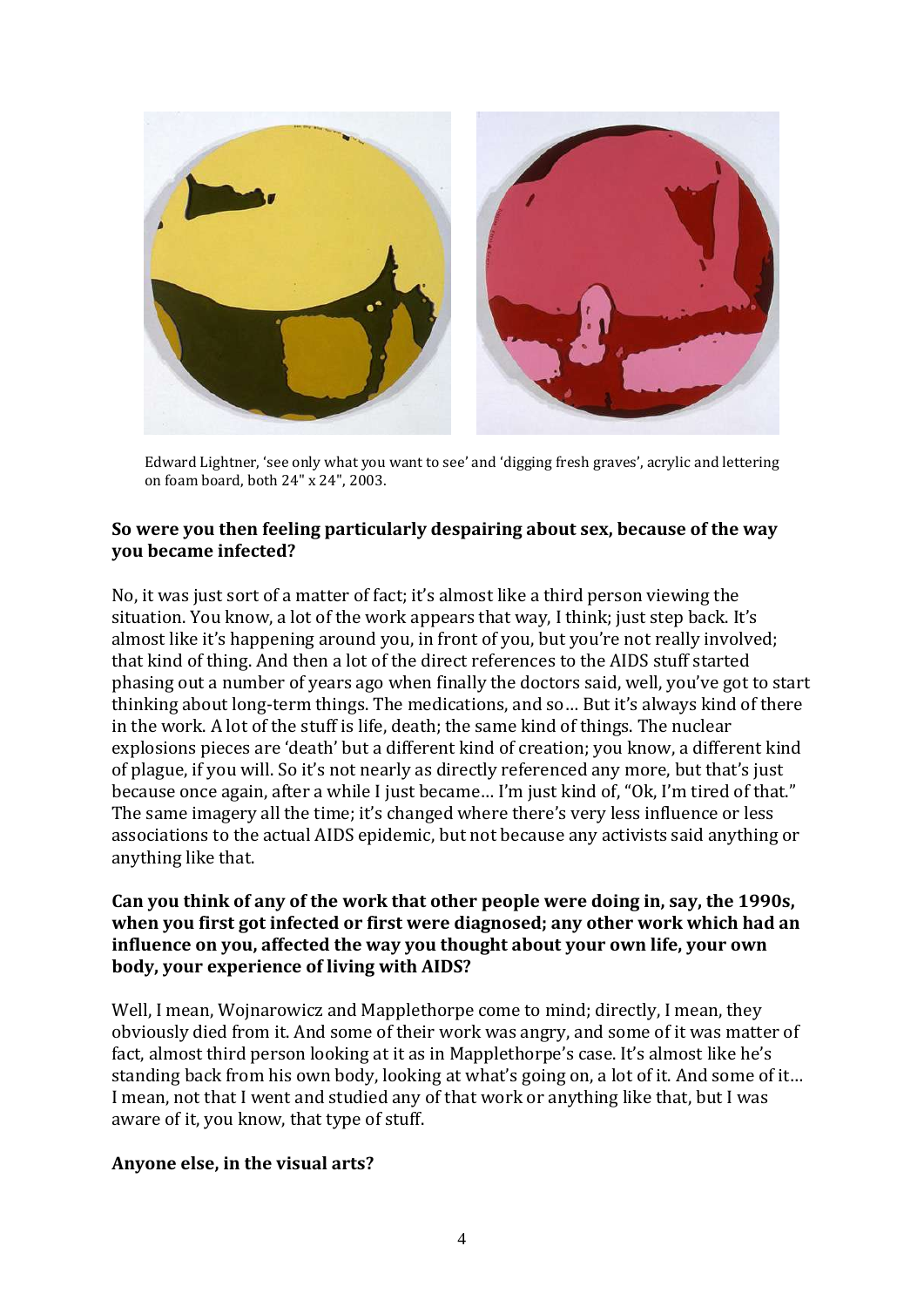Not directly. A lot of how I dealt with it was with industrial music. There was a club here in town called Club Fuck! – great name for a club…

## **Is it still going?**

No, it was about 1992, it was up in a bar and they were playing the hard industrial music, and a lot of actually… two of the co-owners and a lot of the people that went there passed away from AIDS. Ron Athey was up there just getting going in his performances and stuff like that, coming to terms with his HIV status before he got all the publicity and bad publicity of his blood-letting pieces and all that stuff. So he was up there, and it was a very… I won't say it was a family type environment, it was too S&M-ish if you will, for that. It wasn't, like, heavy S&M but it had lots of overtones; all the body modification people, modern primitives, and people that were up there, kind of doing their own thing; but everything was cool. And everybody was upfront about everything; which was really, really nice. And so that went on for a couple of years, and then the club got shut down and people went their own ways. A number of folks passed away. And that was [my] first real contact with people who were sick or dying or whatever. You know, obviously Ron Athey's work has gone on, he's doing his own thing now. And so that's where a lot of the stuff was right at the surface; a lot of edge and tension. And I did some installation things for him based on quotes from the Marquis de Sade and a lot of the, not visual pornography, but, you know, literature, pornography in literature, if you will. And everybody… it just became decorations and [added to] the whole atmosphere. And it was kind of an interesting club night on Sunday nights. [laughs]

## **Did anyone ever go through and photograph it, to try to document that kind of scene?**

I don't know if it has been or not. The person you'd have to talk to about that would be James Stone. I don't know how to get hold of him anymore. He's the last guy who is left that was running it. He was here local and he then moved onto something called Cinematic which became more and more mainstream; they used to do a fetish ball here, I don't know if they still even do that. And [inaudible] would do performances and things like that at the fetish ball and stuff like that. And it got involved with, you know, the visual arts and the music and just the whole culture of that underground thing, which was really quite liberating, if you will, more than Wojnarowicz or Mapplethorpe. 'Cause I didn't know them, but there people I could really have contact with, so it was really kind of good.

## **Yeah. What about outside the visual arts, then? Things like theater, or film, or music; are there works – films, theater pieces – that you remember seeing in the 1990s that made you think differently about the epidemic?**

Not film, that I know of. Music, a lot of the… not that people referenced the AIDS epidemic in music that much; Coil was the one band that did. It's just the people involved in that club, and the modern primitives, and a lot of the body modification people; it was all kind of on the surface there, 'cause a lot of people were affected, and a lot of people weren't but knew others were; and nobody cared. It was like, ok, you know, just be cool, and everybody was… it wasn't a lot of that "Ooh!", where Reagan wouldn't even say the word. There was a total opposite end of the spectrum from that.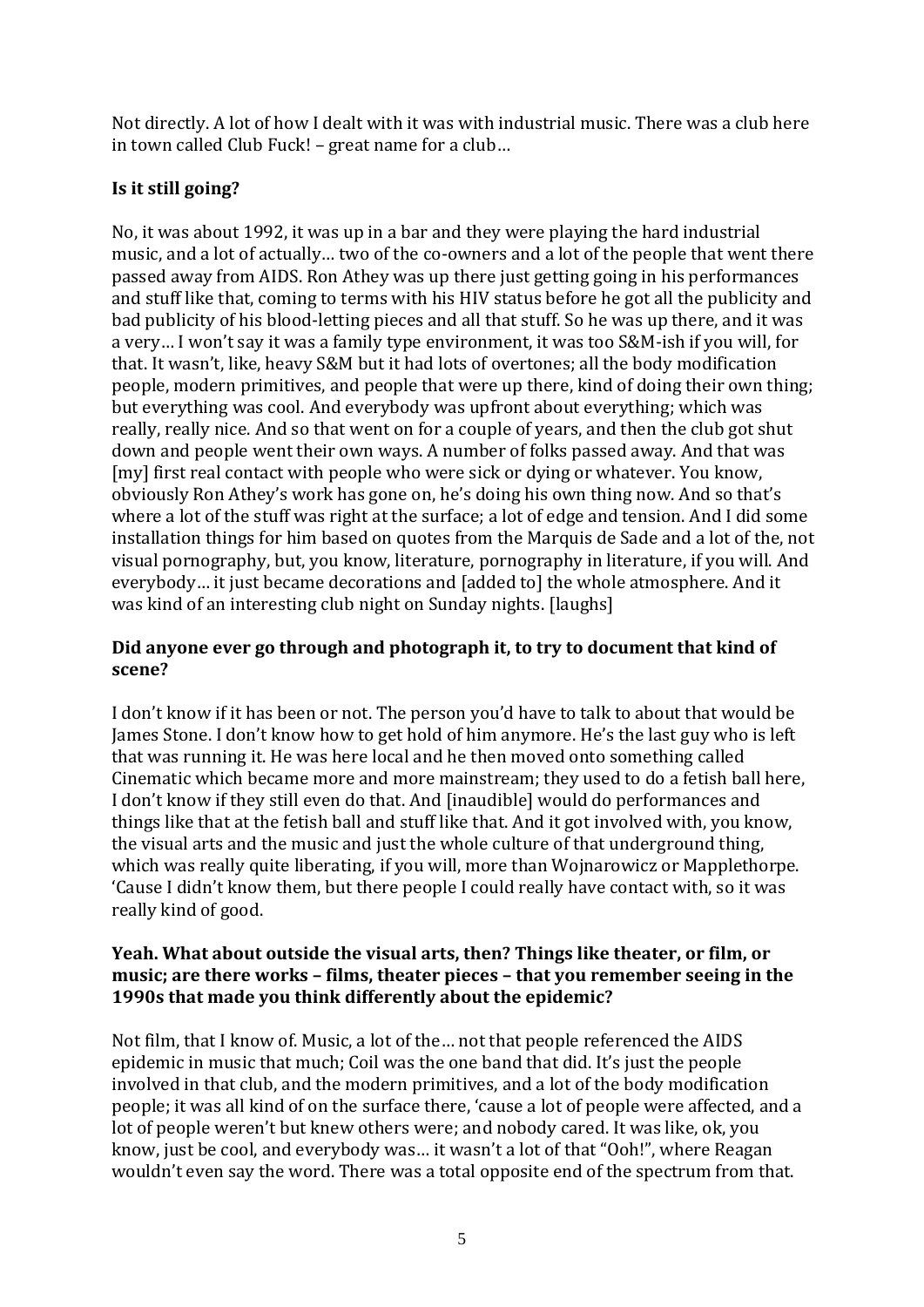And that was kind of liberating in the sense of how you just deal with it, and so… And then using text in my work up there, for their little displays; so I still use language in the same visual way sometimes when I put it on the surface of pieces and stuff like that, and usually just directly… the title usually is what I put on the piece, so people have to search for it, and things like that. It'll reference whatever it is.

## **Some people would call the AIDS Quilt one of the most important cultural products to come out of the epidemic. What's been your experience of the Quilt, and have you been to one of the 'unfoldings'? Have you ever made a quilt panel yourself?**

No. I mean, I've seen some pieces of it, but I've never… I've always just been too busy to go see part of the Quilt or whatever; or it's been in another part of the country or something. So I haven't actually gone to a big unfolding. I think they had one at the Rose Bowl here. But I've seen some pieces here and there, and it's kind of cool and stuff; but it's more of a… you know, it's a goodbye to people who have passed away. Which is nothing wrong with that - but I'm not particularly interested in saying goodbye to people who've passed away. I mean, it's about dealing with the here and now. I mean, one thing about being HIV is you got to deal with the here and now. I mean, dealing with what *was* is pointless, it doesn't get you anywhere. And so, I understand people have lost friends and loved ones and stuff, but… oh well, that's the bargain in life, I guess.

## **And how's your health at the moment, and how has it been?**

It's been fine. The doctor said, "Start making long term plans," so everything's fine! You know, so I do feel kind of looking at it from the outside looking in, in a way; 'cause I haven't been sick or anything like that, you know. So in that sense it is kind of odd and weird.

#### **In quite a bit of AIDS-related art one encounters, the red ribbon is in some way referenced; it's in the corner, there's something made out of the ribbon etc. Your work definitely doesn't do that; the epidemic isn't so upfront in the work, and you avoid using the clichéd images like the red ribbon. What's your view of the red ribbon as a symbol of AIDS, and the way it's been, and can be, used?**

I think it's fine, but now it's just become, as you say, clichéd; because now there's a colored ribbon for everything, and nobody knows what color means what any more, so it's like… it's fine, but I don't have any reason to use it in my work. It kind of just is another color, you know; they got the pink ribbons for cancer, and the yellow ribbons for troops over in…

## **I was going to say, there's ones for the troops, is it…?**

That's based on Tony Orlando and Dawn, "Tie a Yellow Ribbon 'Round the Ole Oak Tree", 'til they come home; so now people put yellow ribbons up when troops are overseas, and stuff like that. And it's like there's a color for everything. And it kind of cheapens the whole thing, if you will. And I was never into the red ribbon thing anyway. So, I don't know; up at the club there was more black leather than red ribbon. More leather and latex than red ribbons at Club Fuck!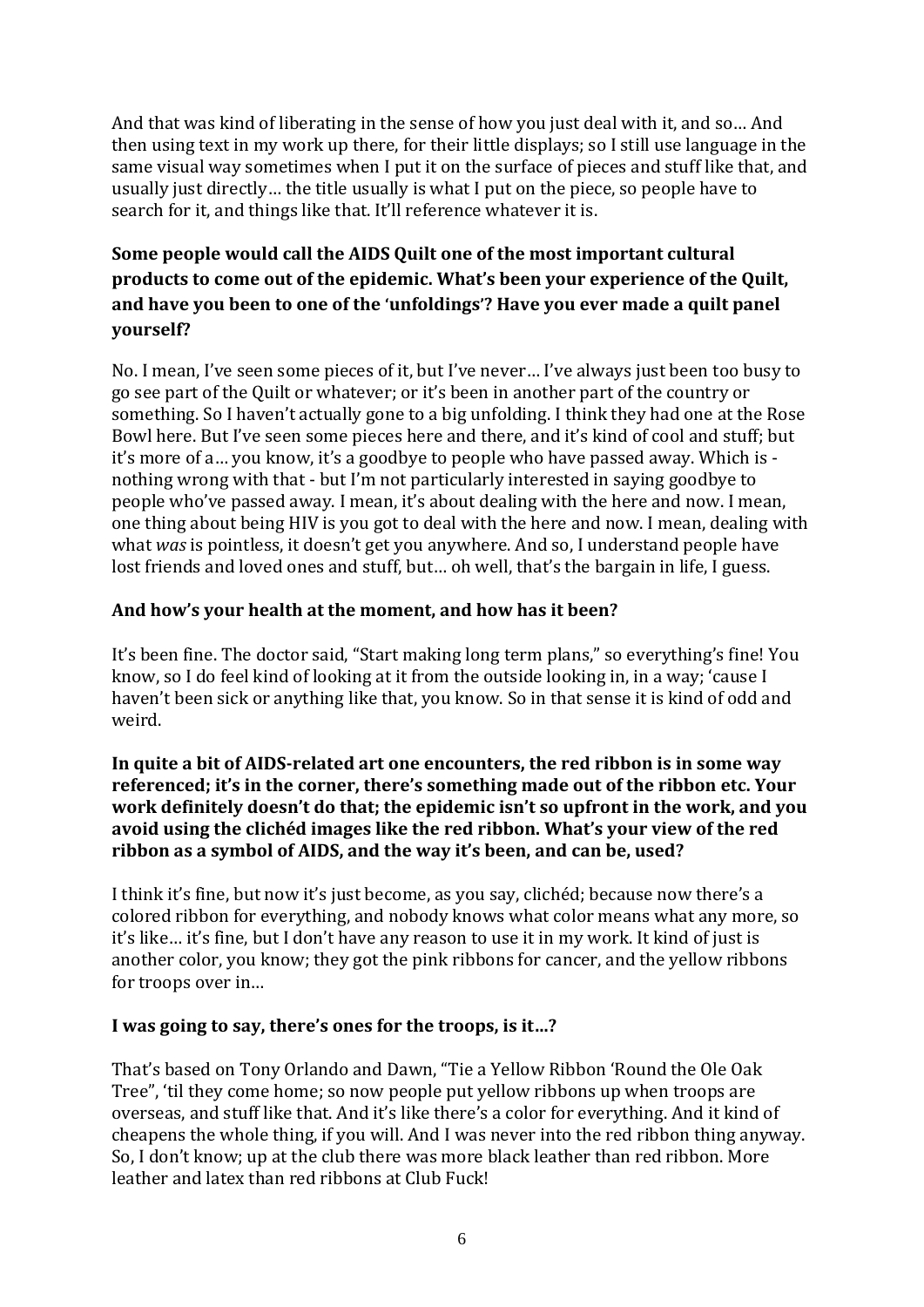**That's really interesting; the support network that you found, or the comfort that you found, was seemingly with a hard-edged kind of community, people who were working at the extremes. And it's quite different from a lot of people who have found comfort in something like the Quilt, which is quite literally a comforting, warm, enveloping sort of sensation; and the craft, the craft making aspects of making quilts, or, you know, making red ribbons to disperse, is very different from the club scene. You found an interesting way to deal with the situation.**

Well, the AIDS situation for me, as much as it is a disease, it's a political problem. Because if you say you have cancer, everybody's, "Oh, what can we do to help you?" And it's a medical problem; people support you. But when people find out somebody has AIDS, a lot of times – at least, it used to be – you get shunned. You know, because there's all the social baggage that comes with it which is, you know, not very good; but nonetheless, it comes with it. And so it's a political issue as well as it is a medical issue. So that's why I like the political parts of it, which allows me then to voice my views on other things, and weave it all together.

#### **So would you call your art 'political', or would you call yourself a political artist?**

I wouldn't call myself a political artist, right; I do work that I think is at least somewhat referenced in politics. I mean, I don't want to be so referenced to the point that in three months it's out of date; I do do some of that on occasion, I like it to be a little bit more lasting, if you will. Like I say, I'm using nuclear explosion imagery now, and that stuff's not going away any time soon, you know. It resurfaces over and over, but it's been round for 60 years now, and it's just not showing any signs of going anywhere. I use the Bible quite a bit, quotes from the Bible. Not so much to support or [be] against the Bible – [I'm] pretty ambivalent on it either way – but in context you know how it takes a political reference. And that's not going away any time soon either. So I like a little bit more ambiguity in that, than something based right out of a headline.

#### **What was the attraction to the atomic bomb imagery? When did it start?**

Well, it's just cool! I mean, it's death and destruction, but if you look at the images, there's an inherent beauty to them. And I've been attracted to them even before the AIDS thing, for years and years. And I'd used some imagery a long time ago, sort of put it on the back shelf, other things came up and around; and then it's just slowly crept its way back in. For one series - "Superstars" I call them, pieces shaped like stars - I was using a number of porn stars, which were all like a shooting star and referencing once again the sex and AIDS and how you get it that way; but the nuclear explosion had a certain phallic look on a number of them, depending on which one it is. And then it's kind of cool to put them together; so I did twelve of each, but they're totally out of context, you don't know which one's which except for how they're named. And so they started creeping back in. And so I'm more interested in those images than any erotic imagery right now.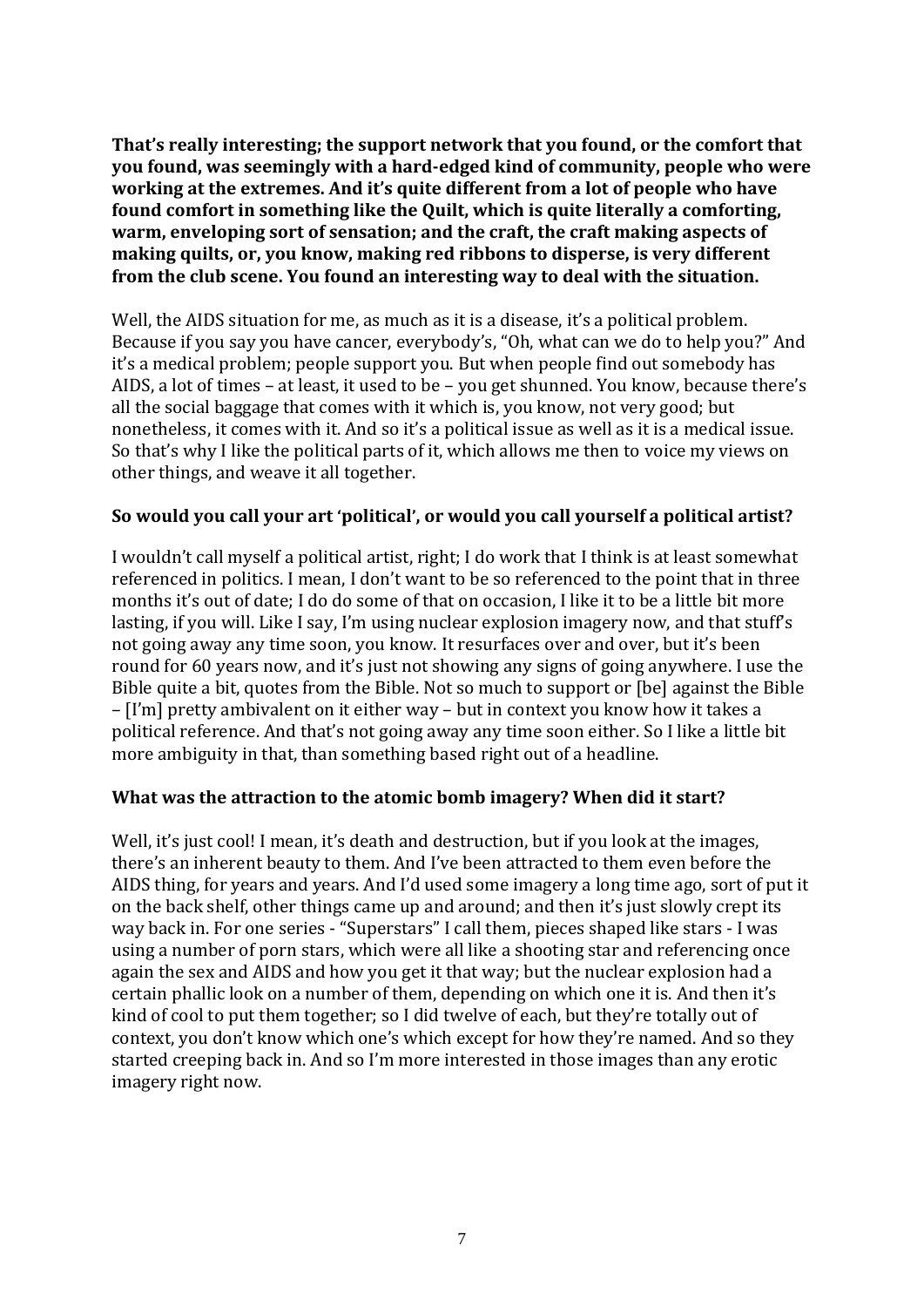

Edward Lightner, 'Cameron Fox' (2004) and 'Mike Ivy' (2005), acrylic, paper and lettering on foam board, dimensions approx. 24.5" x 26" x 4.5".

## **These are the star-shaped paintings, and they incorporated a pornographic image, but they were enlarged and almost pixilated to such a degree that you couldn't really distinguish what the image was…**

I use a topographic program on the computer.

#### **And it turns the image into, yeah, topographic lines.**

And it looks like a map.

#### **And almost like a climate weather map as well, where there's red spots and green spots and sort of blue spots, graduations.**

I worked in an oil company for a while, map-making, so that [perspective of] looking at a map like that is interesting to me, you know, as a container of information, if you will; and I think that's interesting, whether the information is a map, or nuclear explosions such as this, or, you know, other things, whatever it is. But… this looks really cool.

**I hope we can see one today, in the flesh, as I've only seen images of them on the internet. I think they're really successful in terms of expressing the idea that sex can be dangerous. Nuclear explosions, of course, mean destruction. And the way you've woven those two things in there; I think it actually speaks really quite powerfully about AIDS and HIV infection without directly referencing it, if you provide that context to the piece. And it's also really visually seductive; they look fantastic to look at, and it draws you in.**

Yeah, that's where I want to get. Now, the content is what it is; I'm trying to work on the 'pretty' part of it. Not that I want a pretty painting, but I think that's kind of a, if you will, a seductive, you know, 'things aren't always what they seem' kind of situation. And a lot of the stuff, it's always… not always, but a lot of it's this sort of two edges of the sword,